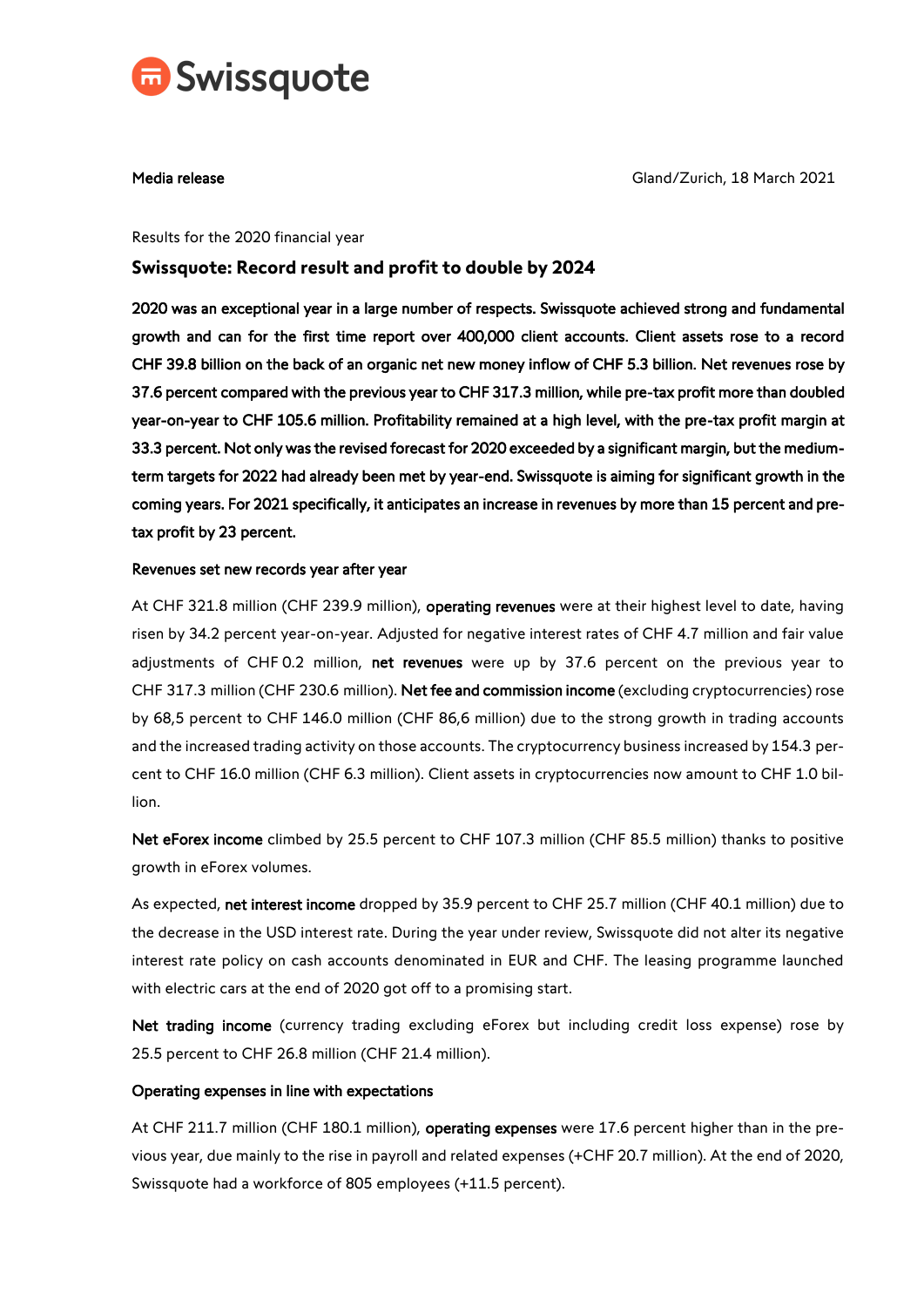

## Net profit exceeds expectations

The combination of expenses and revenues brought a 108.8 percent increase in pre-tax profit to CHF 105.6 million (CHF 50.6 million) and resulted in a pre-tax profit margin of 33.3 percent (21.9 percent) for 2020. Net profit doubled year-on-year to CHF 91.0 million (CHF 44.7 million), exceeding expectations. This was due to strong organic growth and to the rise in average client assets, which Swissquote was able to leverage with its operational strengths and its ability to improve profitability at a high level. High-end technology and innovation are two other factors that contributed greatly to these record figures.

## Solid capital base

Swissquote succeeded in combining record profitability and organic growth with a stable and solid Basel III capital ratio of 23.0 percent (21.7 percent). So although Swissquote is growing fast, it remains one of Switzerland's best-capitalised banks. Total equity increased by 17.4 percent to CHF 440.2 million (CHF 374.8 million).

## Total number of accounts sets new record

The high net new money inflow of CHF 5.275 billion (CHF 4.558 billion, not only organic) is attributable on the one hand to the faster pace of customer acquisition and, on the other, to the greater adoption of digital services in Switzerland and the increased interest in those services.

Client assets rose by 23.4 percent in 2020 to CHF 39.8 billion (CHF 32.2 billion) due to the client growth and the 8.1 percent rise in average client assets. Per customer, this equates to an average of approximately CHF 100,000. As at the end of December 2020, clients held assets of CHF 38.7 billion (+23.8 percent) in trading accounts, CHF 251.1 million (–5.4 percent) in savings accounts, CHF 334.1 million (+44.1 percent) in Robo-Advisory accounts and CHF 439.7 million (–1.6 percent) in eForex accounts.

The total number of accounts grew by 50,636 (+14.1 percent) to a record 410,248. The breakdown of accounts is as follows: 338,330 trading accounts (+20.1 percent), 19,037 savings accounts (–3.4 percent), 4,540 Robo-Advisory accounts (+35.0 percent) and 48,341 eForex accounts (–11.7 percent).

#### Acceleration of European strategy

Acquired in 2019, Internaxx Bank S.A. was rebranded Swissquote Bank Europe SA following the successful migration of customers to the Swissquote technology. Since then, the expansion of the product offering has positioned Swissquote as a partner of choice for European customers. At migration, online trading for new stock exchanges and new products was introduced. Since the end of February this year, Swissquote Bank Europe has also been among the first banks in the euro zone to make cryptocurrency trading available to clients.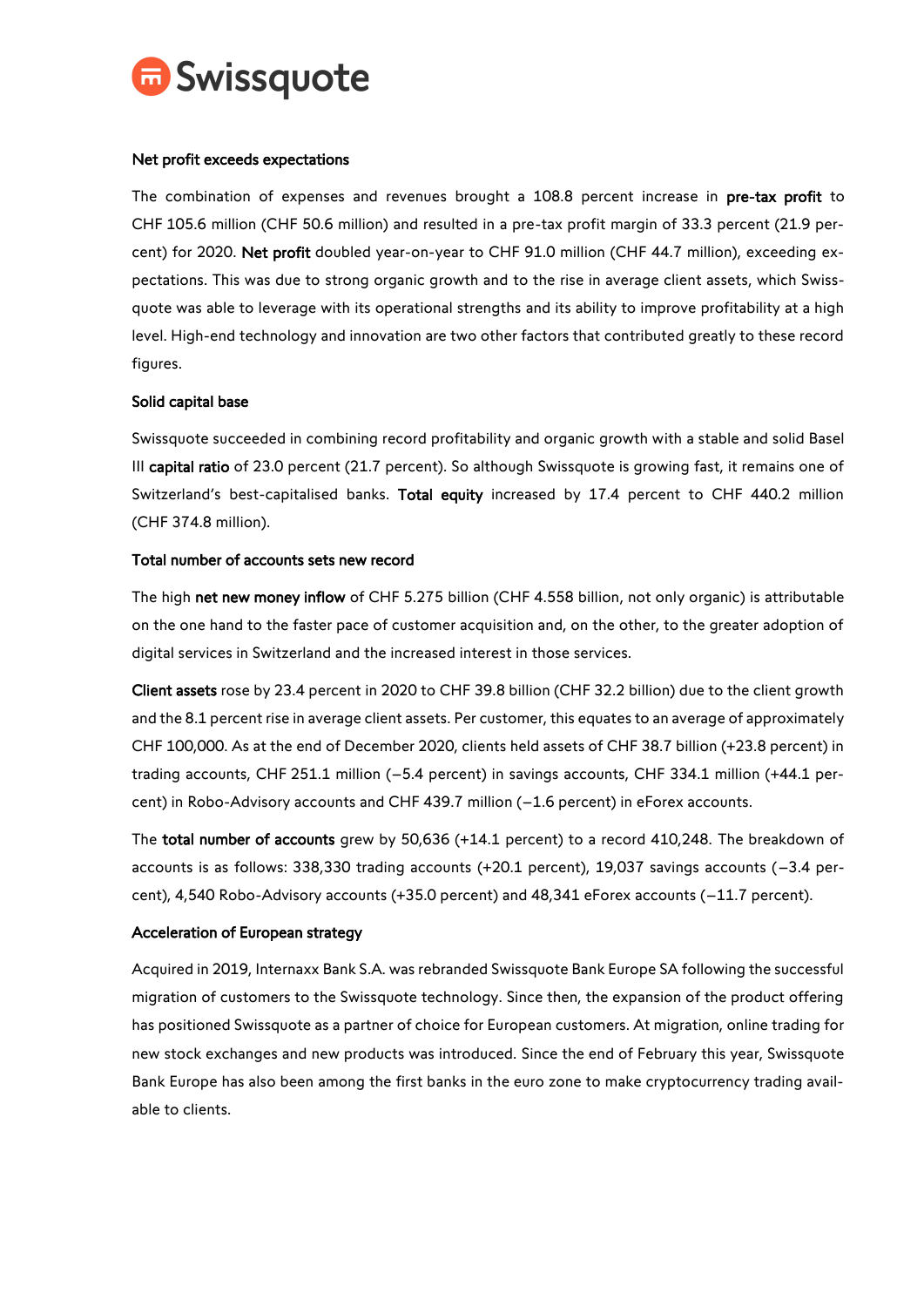

## Car leasing service for electric cars

In December 2020, Swissquote launched a new online leasing offering with Tesla that is the first of its kind in Switzerland. It is thus expanding its lending activities and responding to the current interest rate environment. While leasing is a popular option in Switzerland for new vehicle buyers, Swissquote is concentrating on a clear market trend towards e-mobility.

## Expansion of market position in cryptocurrency trading

Swissquote continues to expand its role as a pioneer in cryptocurrency trading. Since July 2017 it has been possible for private clients to make investments using cryptocurrencies. From summer 2020 on, Swissquote extended its range of services for institutional clients to include professional crypto trading while also offering custodian bank services. The portfolio currently comprises the 12 major cryptocurrencies (from Bitcoin and Ether to Tesos). Swissquote's efforts in the institutional sphere are focused on asset managers, hedge funds, private banks and family offices.

#### Swissquote and PostFinance enter into joint venture

Swissquote and PostFinance are Switzerland's leading providers of online financial services and have been collaborating successfully on online trading for several years now. In November 2020 they decided to expand this partnership: the two companies intend to establish a joint venture and launch a digital banking app before the end of the first half of 2021.

#### Swissquote publishes an annual sustainability (ESG) report

In addition to financial reporting, Swissquote is now for the first time publishing a sustainability report. People in a wide variety of roles and interests are responsible for Swissquote's achievements and future performance. In the newly designed reporting, this diversity is reflected in the stakeholder approach. This meets the greatly increased need for non-financial information, to which investors in particular are giving ever greater consideration in their investment decisions. Today's publication of the first sustainability report is a clear expression of Swissquote's long-standing awareness of ESG considerations. This new report complies with the well-known and stringent GRI standards.

#### Guidance for 2021 and mid-term outlook

For 2021, Swissquote is expecting to record about 15 percent growth in revenues and 23 percent growth in pre-tax profit thanks to high net new money inflow and positive trading activity since the beginning of the year. Net revenues and pre-tax profit are predicted to come in at CHF 365 milllion and CHF 130 million respectively. This growth momentum should persist in the next few years thanks to an ambitious expansion strategy. Now that the initial medium-term targets for 2022 have been exceeded two years early, Swissquote aims to post further growth records: for 2024 it is targeting revenues of CHF 500 million and pre-tax profit of CHF 200 million.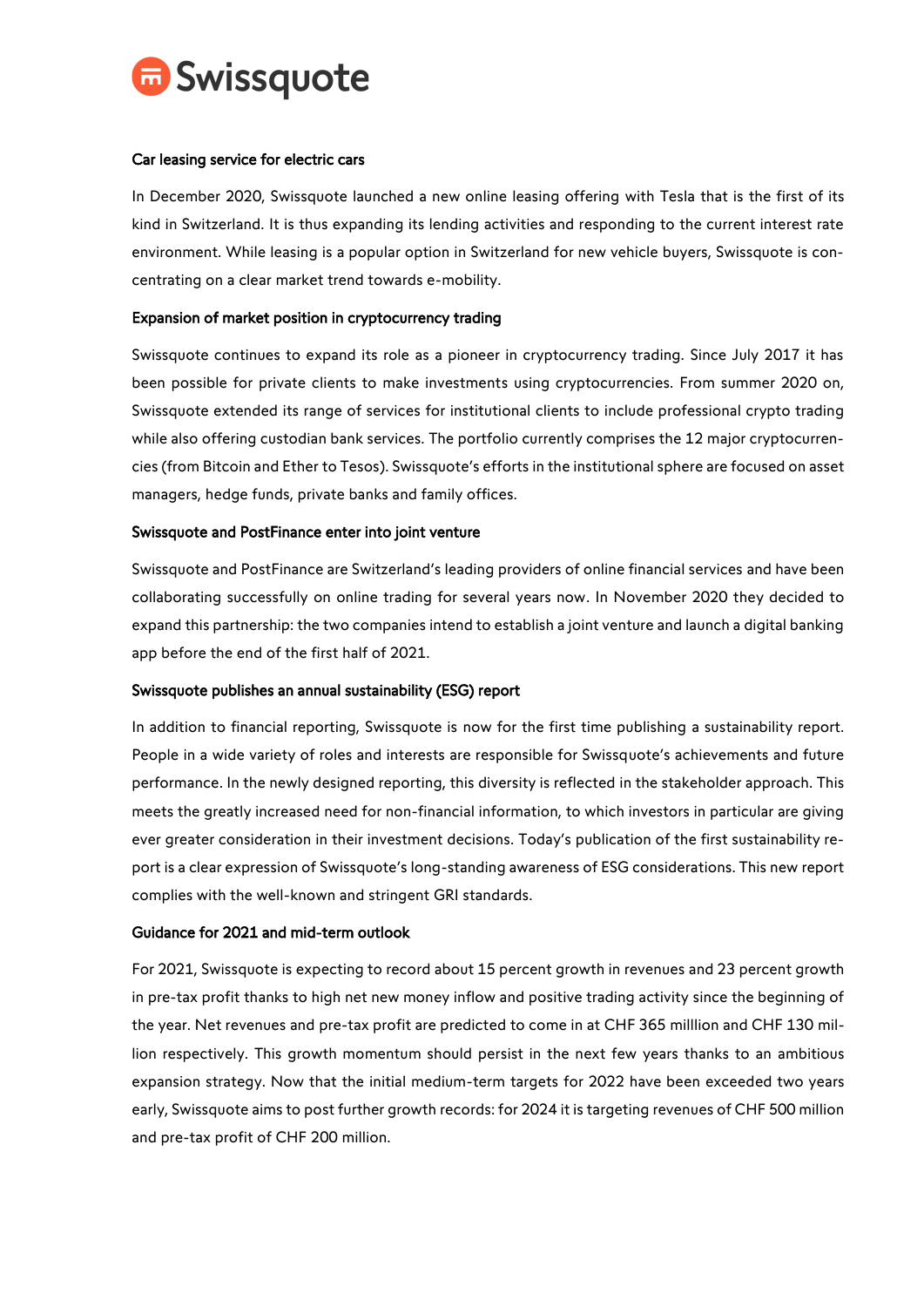

## Changes to the Board of Directors and Executive Management of Swissquote

Swissquote wants to adapt its organisation to its strong growth and business development and is therefore making the following changes to the Executive Management as of 1 April 2021:

- Michael Ploog, CIO, is leaving the Executive Management; at this year's Annual General Meeting, the Board of Directors will propose that he be elected as a new member of the Board. Yvan Cardenas, CFO, will take over responsibility as CIO in addition to his existing role.
- Paolo Buzzi, founding partner and CTO, will assume the newly created position of Deputy CEO. He will also be responsible for special projects.
- Alexandru Craciun, Director and long-time member of management, will be appointed CTO and member of the Executive Management.

Markus Dennler, Chairman of the Board of Directors, says: "In the context of Swissquote's strong growth, we would like to further strengthen the Board of Directors. I am convinced that we have found the right person in Michael Ploog. The Board of Directors and the company will benefit greatly from his extensive experience in the financial industry and his broad knowledge in the areas of finance, governance, human resources, digitalisation and risk management."

## 50 percent increase in distribution of profit to shareholders

In light of the very sound business performance and solid capital ratio, the Board of Directors will propose to the Annual General Meeting of 6 May 2021 that the dividend be increased by 50 percent from CHF 1.00 to CHF 1.50 per share.

#### Amendments to the Articles of Incorporation

In addition to the ordinary agenda items and the vote regarding the dividend payment of CHF 1.50 per share, the Board of Directors will also put motions to the shareholders for various amendments to the Articles of Incorporation designed to improve the company's corporate governance and strengthen shareholders' rights. The Board will in particular propose redefining the level of the authorised capital: it will propose that this capital, which currently amounts to a maximum of 2 million shares (or 13.0 percent of the company's stated share capital) and expires on 5 May 2022, be reduced to a maximum of 1.5 million shares (or 9.8 percent of the company's stated share capital) and that the expiration date be extended to 6 May 2023. Such amendments to the Articles of Incorporation will mitigate possible dilutions of the share capital while still ensuring an appropriate degree of financial flexibility.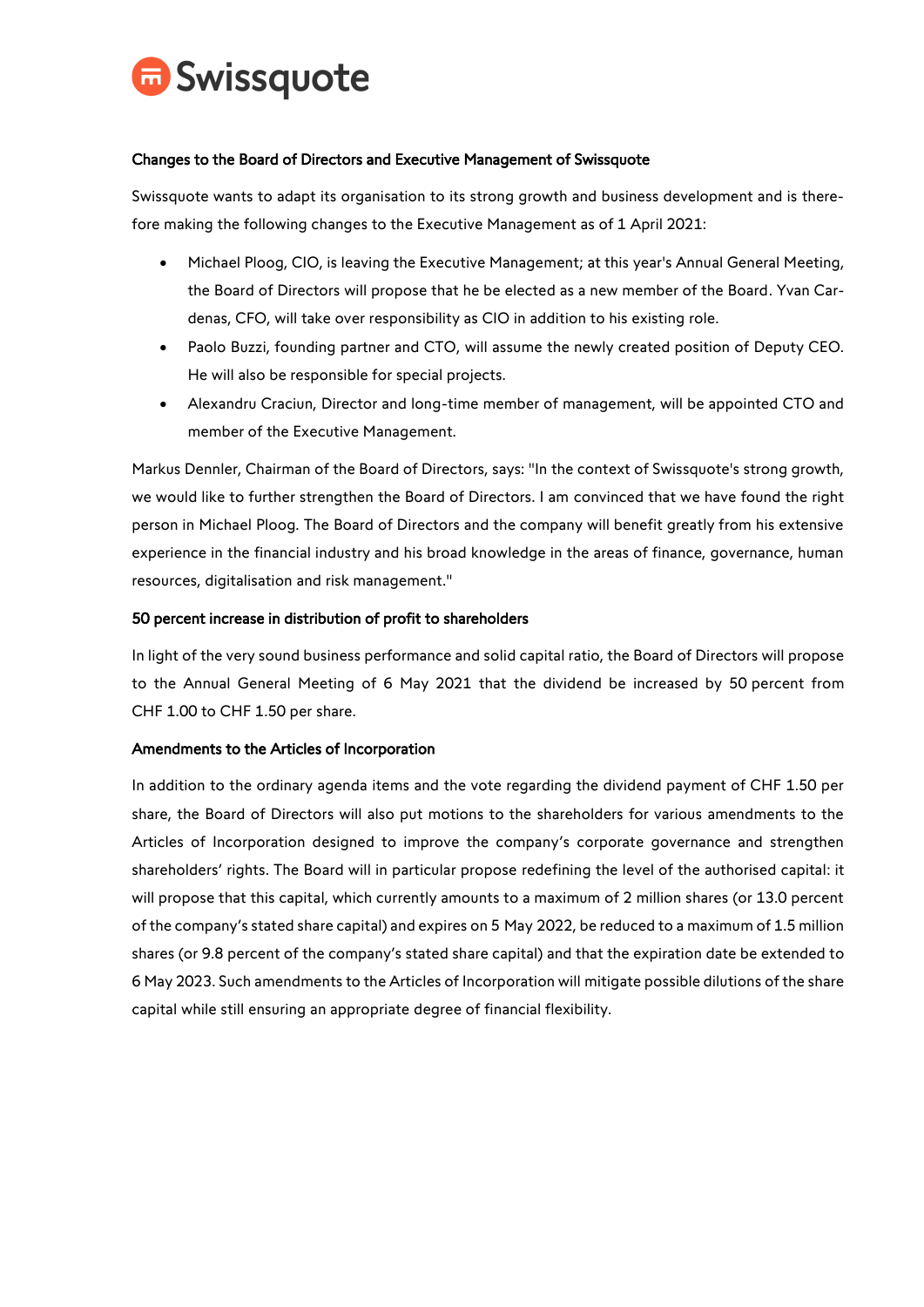

The complete 2020 Financial Report is available at: <https://en.swissquote.com/company/investors/reporting>

### Swissquote – The Swiss Leader in Online Banking

As a leading provider of online financial services, Swissquote offers innovative solutions and analysis tools to meet the wide range of demands and needs of its clients. As well as various online trading services, the user-friendly platform also provides solutions for eForex, Robo-Advisory and eMortgages. In addition to a low-cost service for private clients, Swissquote offers specialised services for independent asset managers and corporate clients. Swissquote Bank Ltd holds a banking license issued by its supervisory authority, the Swiss Financial Market Supervisory Authority (FINMA), and is a member of the Swiss Bankers Association. Its parent company, Swissquote Group Holding Ltd, is listed on the Swiss Stock Exchange SIX (symbol: SQN).

## For further information

Marc Bürki, CEO Swissquote Group Holding Ltd / CEO Swissquote Bank Ltd Tel. +41 22 999 98 50, Mobile +41 79 413 41 45, [marc.burki@swissquote.ch](mailto:marc.burki@swissquote.ch)

Nadja Keller, Assistant to CEO / Media Relations Manager

Tel. +41 44 825 88 01, [nadja.keller@swissquote.ch](mailto:nadja.keller@swissquote.ch)

# Agenda 2021

| 06.05.2021 | <b>Annual General Assembly</b>               |
|------------|----------------------------------------------|
| 06.08.2021 | Presentation of 2021 first half year results |